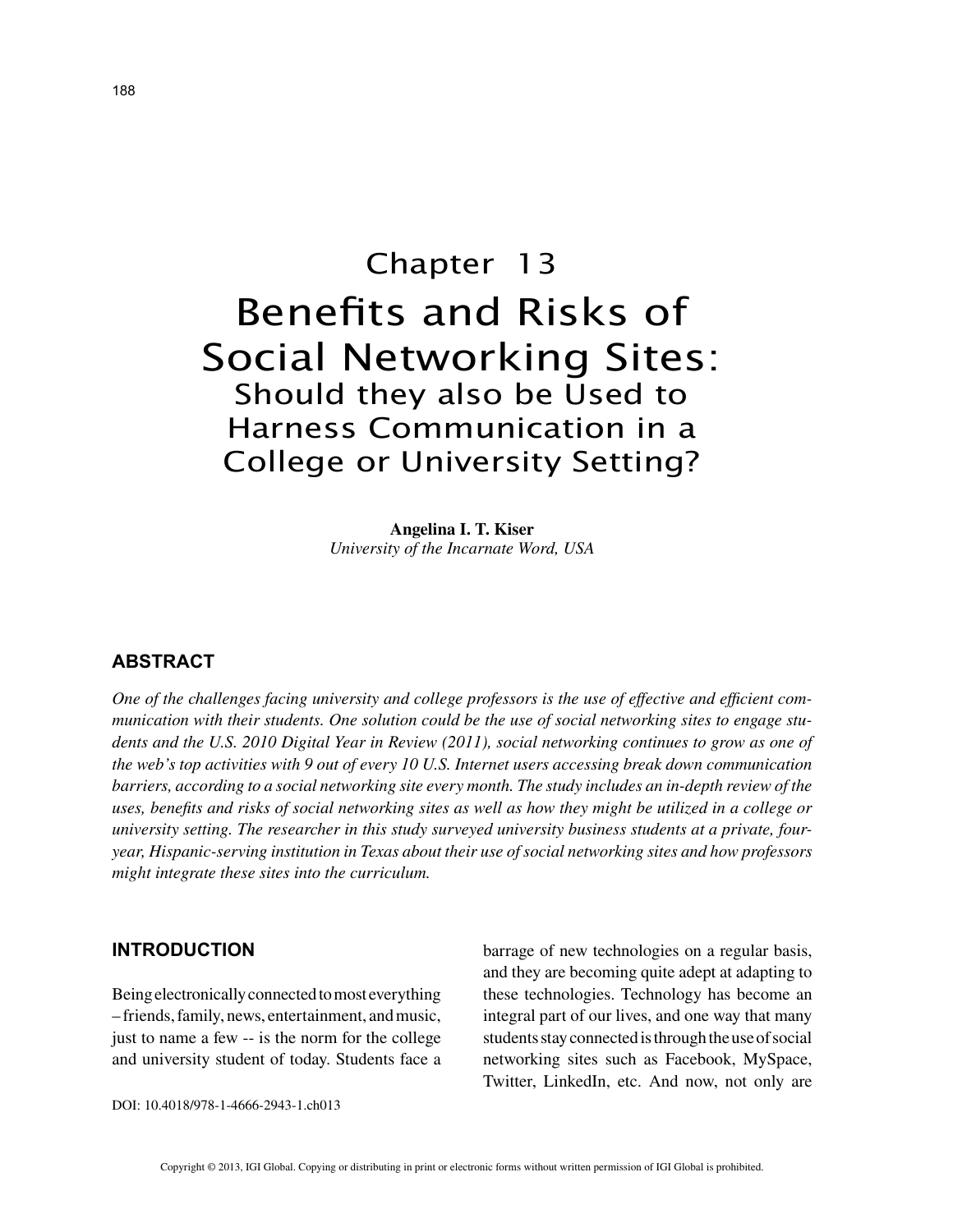students staying connected with the computers, they are using iPads and smartphones as well.

Research indicates that the use of social networking sites has been increasing for all age groups over the last five years. According to the Pew Internet and American Life Project Surveys (2006, 2010), the amount of time Americans spent on social networking sites in 2006 was 9% compared to 38% in 2010. For the 18-29 age group, time spent on social networking sites increased from 31% in 2006 to 60% in 2010. The use for 30 to 49 year-old Americans increased from 4% in 2006 to 39% in 2010. From June 2009 to June 2010, time spent on social networking sites increased from 16% to 23% respectively (Womack, 2010). It is evident that social networking is changing how people communicate.

The use of social networking sites has expanded to include not simply social aspects of our lives, but now these sites are being utilized by job seekers, employers, hiring managers, and educational personnel. However, issues such as privacy and security have become major concerns for social networking site users. Controversies over what is acceptable and appropriate have caused law suits and employment issues. New policies are being implemented by employers to protect themselves against negative information on their employees' social networking sites. Scam artists have moved from emails to social networking sites to try to cheat people. Controversy also abounds as to whether or not the use of social networking sites for educational purposes serves a legitimate purpose or if it simply disengages the learners from the educators. Should these sites remain "social" sites or can a gap be bridged to make them useful when implementing university and college curricula? The capability to make them educationally useful is already present, but capability, in and of itself, does not make it valuable, and it may not benefit the students.

The purpose of this research was to investigate different types of social networking sites, how they are currently being used, their benefits, their risks, and how university and college professors might utilize them to bridge the communication gap with their students. The research concludes with a study that was conducted to determine how students at a four-year Hispanic serving institution in Texas utilize social networking sites and how they felt these sites could be utilized by their professors in the students' coursework. Students provided demographic data regarding age, ethnicity, gender, and classification (freshman, sophomore, junior, or senior). Statistical analyses were then performed to determine if there were any statistical relationships between variables.

## **Types of Social Networking Services**

The term "social network site" can be defined as a web-based service that allows users to construct a profile, create a list of users with whom they share a connection, and view the information of their connections (Boyd & Ellison, 2007). Once a member of a site, users can specify their "friends", "contacts", or "fans." Once the connections are established, those within the group can view each other's information that has been provided in the profiles.

For the purpose of this research, four types of social networking services will be reviewed: 1) profile-based, 2) content-based, 3) mobile, and 4) work-based. Profile-based social networking services are largely centered around members' profile pages that contain information about the member such as likes, dislikes, and interests (Childnet International, 2008). Some of the most common profile-based services include Facebook, MySpace, and Bebo. All three of these sites are on the top ten list of the most popular social networking sites (Strickland, 2011; Geeks Desk, 2011). Facebook is the number one site with over 750 million users; Bebo has over 117 million users, and MySpace boasts more than 100 million users (Bennett, 2011).

With content-based social networking services the focus is on the posting of content as opposed